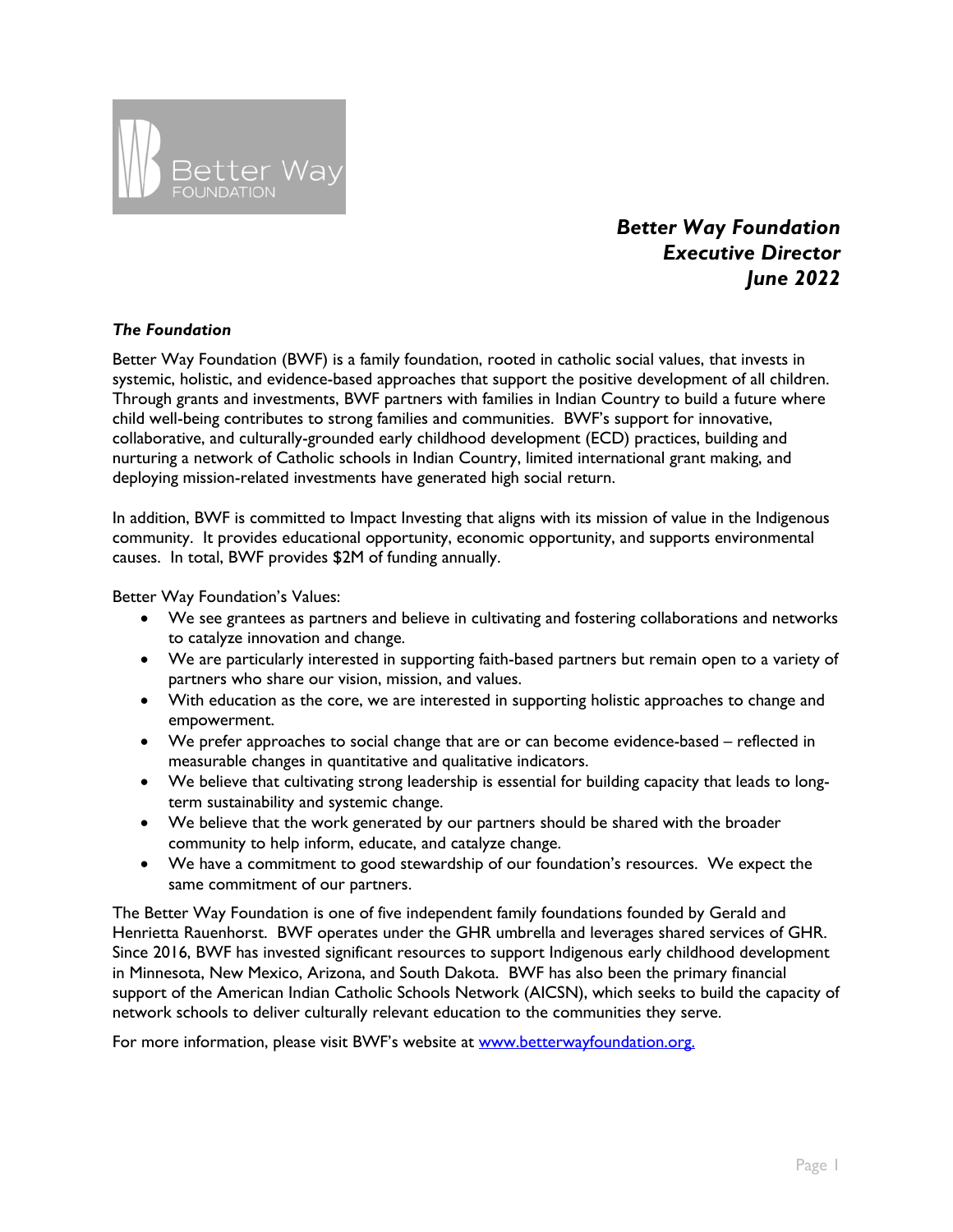## *Position Summary*

Reporting to the Board of Directors, the Executive Director is responsible for leading the organization in a manner consistent with its mission, vision, and values, and doing so in a fiscally responsible and ethically sound manner.

The Executive Director leads the full cycle of the grantmaking process, including the development of programs and initiatives as well as evaluation strategies.

| Reports to:              | <b>Board of Directors</b>                       |
|--------------------------|-------------------------------------------------|
| <b>Direct Reports:</b>   | Mercedes Plendl, Program Manager                |
| Other Key Relationships: | Kate Seng, Managing Director, GHR Foundation    |
|                          | Indigenous Early Childhood Development Partners |
|                          | American Indian Catholic Schools Network        |
| Position Location:       | Minneapolis, Minnesota                          |

### *Key Responsibilities*

#### Organization Leadership

- Represent Better Way Foundation in the community and in the communities/with partners the foundation serves.
- Develop and implement evaluation measures to illustrate the impact that BWF is having with partners.
- Communicate results to community, partners, and board members.
- Establish roles and responsibilities for staff and work with GHR Foundation to establish strategy for shared services.
- Lead Impact Investing Task Force.

### **Governance**

- Work collaboratively with the board of directors to affirm the mission of the foundation and execute on the strategic plan to achieve it.
- Recruit, onboard, and develop new board members.
- Provide educational opportunities for board members on best practices in philanthropy, governance, and program issues of interest to the board.
- Provide transparent reporting to board of directors at established board and committee meetings, and as requested.
- Annual evaluation of the board's work.

### Budget and Finance

- Understanding of nonprofit financial management, including budgeting, planning, GAAP, and investments. Work collaboratively with finance on annual audit and 990 preparation and filings.
- Establish foundation annual budget, grants budget and calendar, and strategic investment process.
- Impact investing (mission-related and program-related) e.g. understanding how to align Community Development Financial Institutions (CDFI) investments with BWF's mission, prioritizing Certified Native CDFIs. Conduct financial due diligence in advance of investing.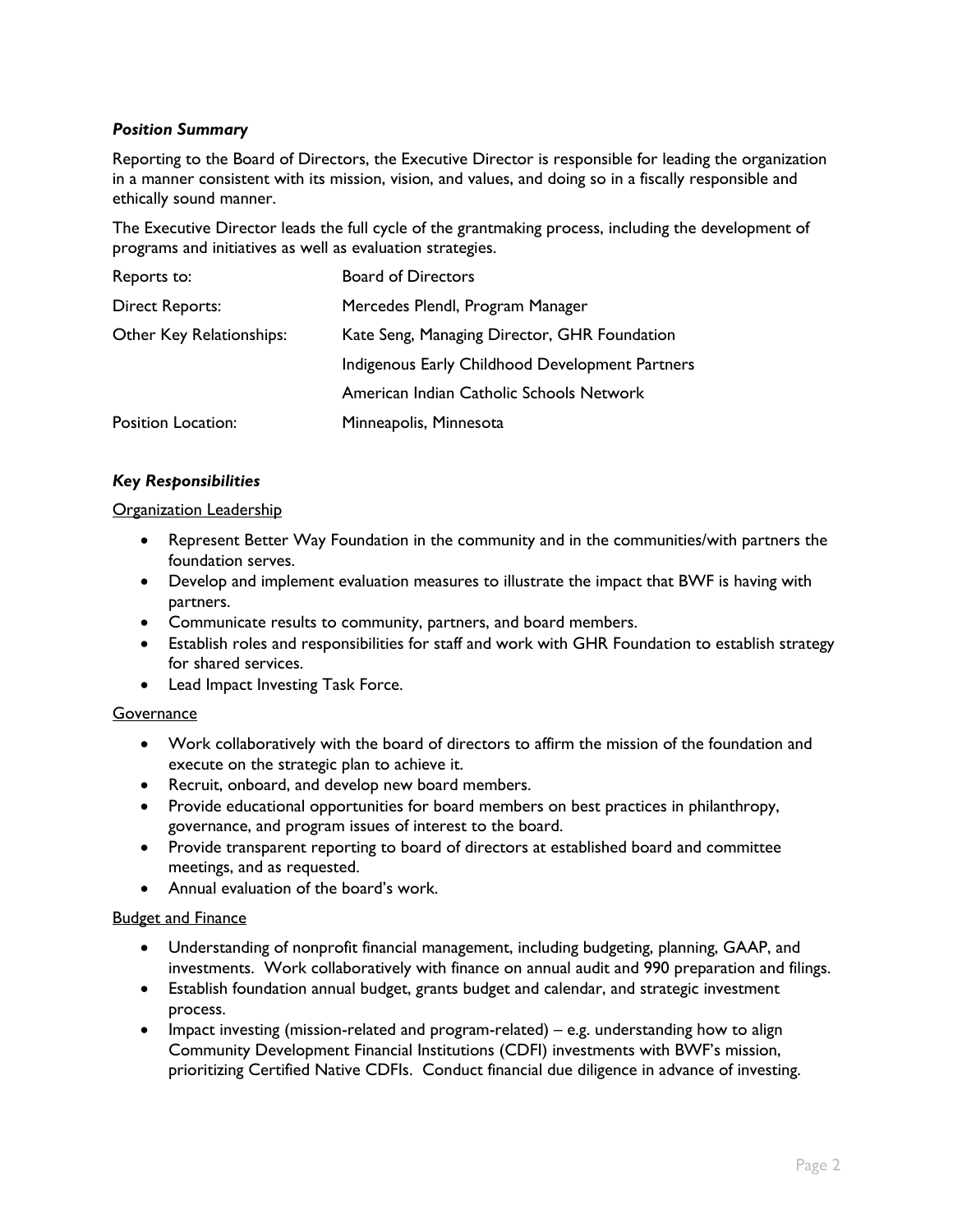### Community Relationship Building/Public Relations

- Build and nurture relationships with partners and prospective partners. Proactively identify prospective partners.
- Increase awareness of and advocacy for BWF's work in Indigenous Early Child Development.
- Act as the public speaker and public relations representative of BWF in ways that strengthen its profile, brand and reputation in the communities it serves.

## *Leadership Competencies*

As a leader at BWF, this person is expected to demonstrate the following leadership competencies:

**Visionary Leadership:** Develops a clear, focused and inspiring vision for the future. Models excellence and galvanizes other to embrace the vision and the strategy.

**Cultural Competence**: Demonstrates highly developed subject matter knowledge and thought leadership in this domain. Stays abreast of trends in the field, and appropriately disseminates knowledge throughout the organization.

**Activates Change:** Highly adaptable and able to quickly assess situations and determine how to move objectives forward. Actively breaks down barriers to change while communicating and reinforcing the objective in ways that help people understand and embrace it.

**Dynamic, Inspirational Communication Skills:** Advocates effectively and concisely in written and verbal communication, tailoring messages to various audiences, providing the right amount of detail, explaining ideas and data as needed. Builds support for ideas and initiatives across key stakeholders. Is effective in a variety of formal and informal presentation settings: one-on-one, small and large groups, and external constituencies. Inspires and motivates entire units around a shared vision and creates milestones and symbols to rally support. Decisive, clear and transparent.

**Fosters Collaboration and Teamwork**: Creates an environment that supports collaboration by facilitating dialogue, communication and coordination across all parts of the organization. Builds an intentional, empathetic and cohesive culture that aligns agendas and unites the team and creates strong morale and spirit. Shares wins and successes and empowers people to take responsibility for their work. Creates a feeling of belonging, models positivity, collegiality and the highest level of integrity.

**Interpersonal Effectiveness:** Possesses a high level of insight and keen awareness of self and others. Demonstrates the ability to connect with and influence individuals at all levels. Builds positive, authentic relationships. Ability to apply creativity to the process of developing mutually beneficial relationships and trust. Cultivates an active network of relationships inside and outside the organization. Is an excellent listener and values learning from others. Is a deep and empathetic listener to the ideas, experiences, viewpoints, and perspectives of others.

**Models Credibility:** Consistently lives the organization's core values and principles. Follows through on commitments and holds others accountable for same. Builds trust and models a high level of integrity. Promotes and maintains an open and respectful environment.

**Strategic Acumen:** Understands the market, identifies trends and drives the organization to create comprehensive, competitive and breakthrough strategies. Prioritizes strategically, leading the organization to pursue and capitalize on the best opportunities.

### *Ideal Candidate Profile*

The ideal candidate will be a creative, hands-on, entrepreneurial leader, with the ability to execute on big ideas. S/he will establish rapport and positive working relationships with the board of directors and, at all times be sensitive to the intent and opinions of the benefactors.